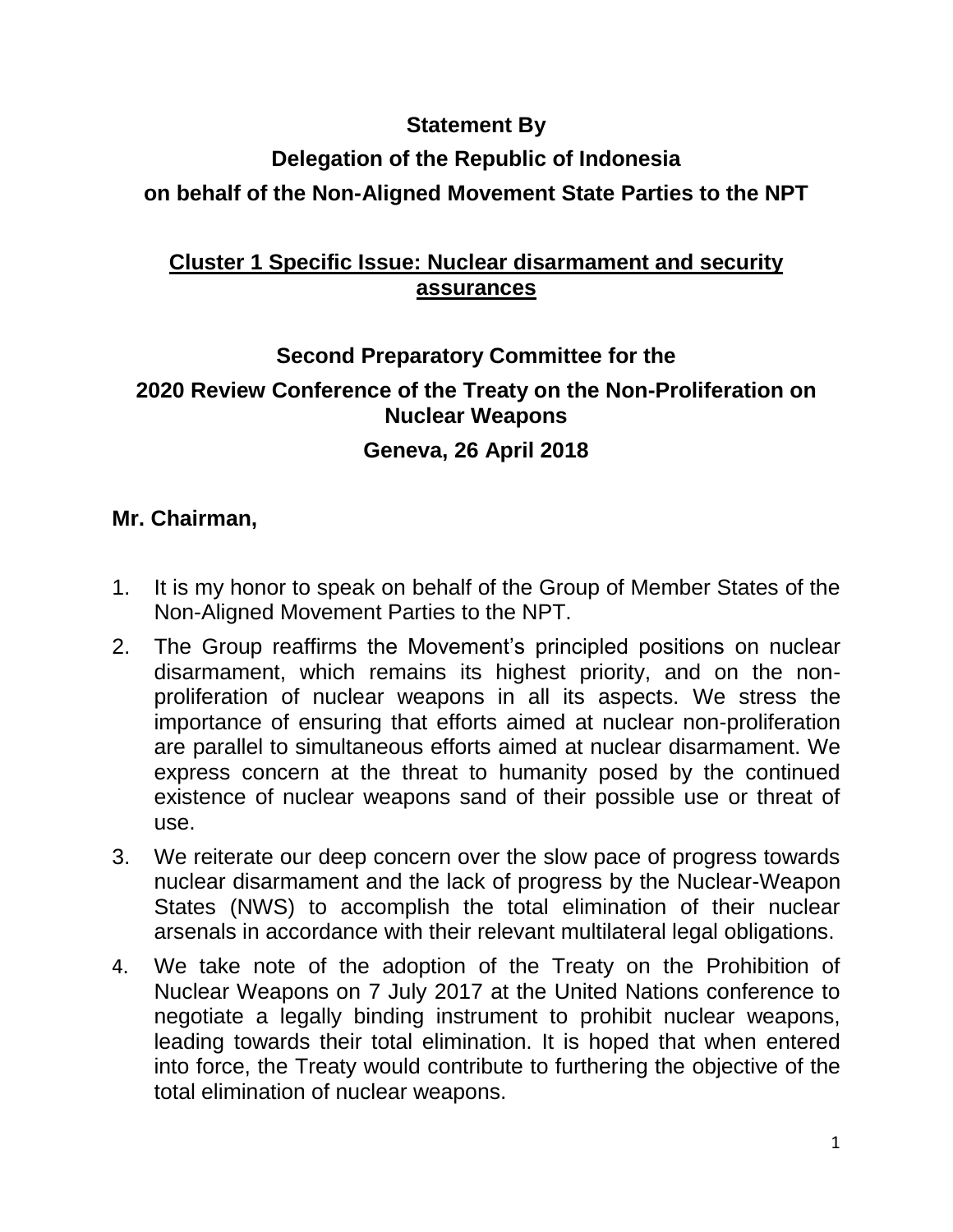- 5. The Group reiterates its strong call for the full and systematic implementation of the unequivocal undertaking given by the nuclearweapon States at the 2000 Review Conference, including through the implementation of the 13 practical steps, to accomplish the total elimination of their nuclear arsenals leading to nuclear disarmament, which was also reaffirmed by the 2010 Review Conference.
- 6. In this connection, the Group emphasizes, in particular the prime importance of and urgent need for the full and prompt implementation of the commitments by the NWS under Action 5 of the 2010 "action plan on nuclear disarmament". In this context, the Group further recalls that the NWS had committed to accelerate concrete progress on the steps leading to nuclear disarmament.
- 7. The Group recalls that in implementing the unequivocal undertaking by the nuclear-weapon States to accomplish the total elimination of their nuclear arsenals, the nuclear-weapon States, in accordance with action 3 of the 2010 Final Document, have committed to undertake further efforts to reduce and ultimately eliminate all types of nuclear weapons, including through unilateral, bilateral, regional and multilateral measures. The Group expresses its disappointment over the lack of progress in the implementation of this commitment. In this regard, the Group calls for full compliance of the nuclear-weapon States with such undertakings towards fulfilling their legal obligations under Article VI.
- 8. The Group stresses the urgent necessity of negotiating and bringing to a conclusion, a comprehensive convention on nuclear weapons, containing also a phased program for the complete elimination of nuclear weapons with a specified time frame.
- 9. We remain deeply concerned by the lack of progress towards achieving the total elimination of nuclear weapons, despite some reports of bilateral and unilateral reductions. Any such reductions are undermined by the modernization of nuclear weapons and their delivery systems, and related infrastructure by the NWS. The Group is also concerned about the lack of tangible progress in enhancing transparency, in accordance with action 5 (g).
- 10. The Group of Non-Aligned States Parties to the Treaty note with grave concern the current extensive investment, by the nuclear-weapon States, on modernization of their nuclear forces and developing more effective and newer, including low-yield nuclear warheads, which, by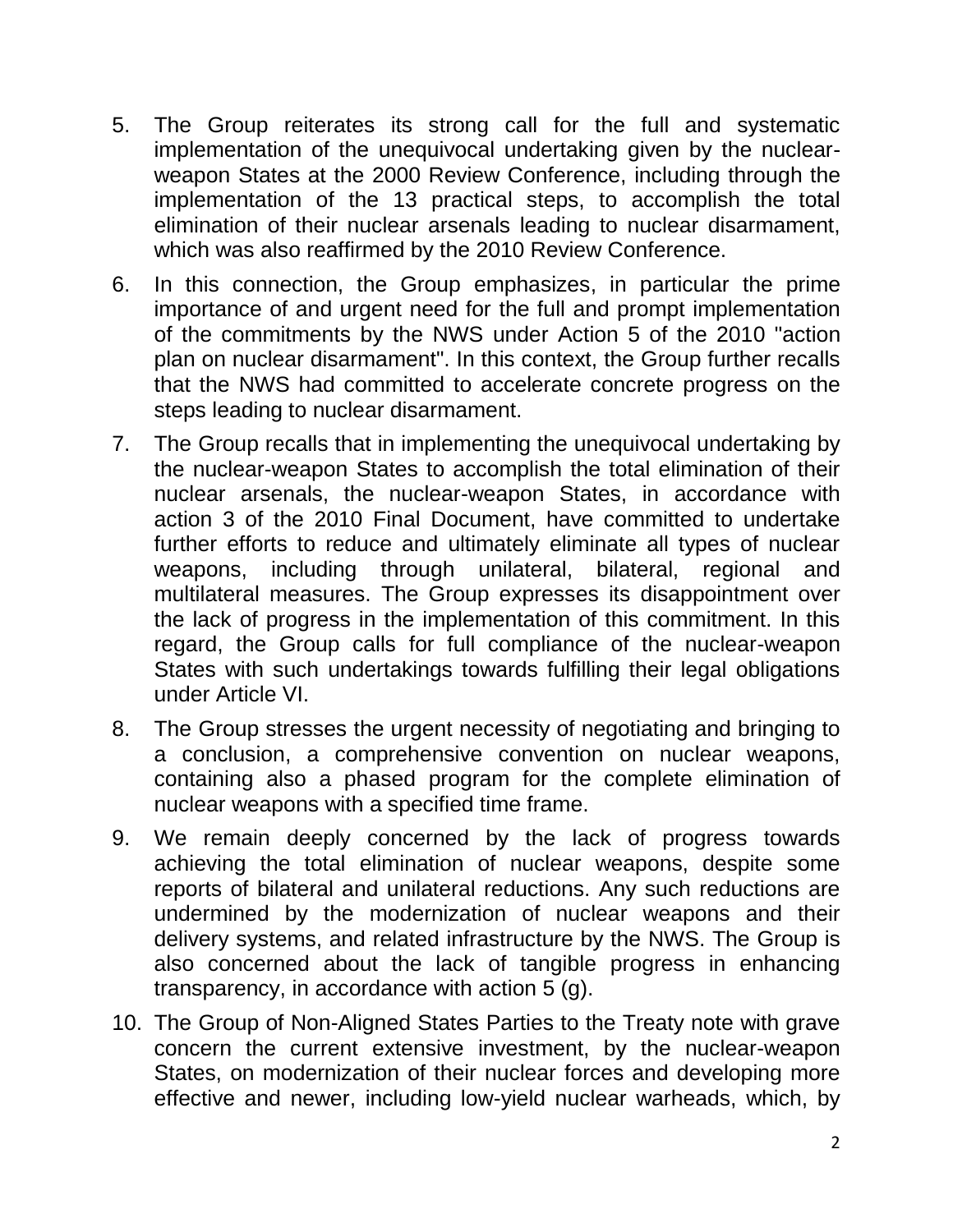increasing the role of these inhumane weapons in their military doctrines, lowers the threshold for the actual use of nuclear weapons. The Group strongly calls for putting an immediate end to this trend that in fact is a new nuclear-arms race.

- 11. The Group also stresses that reductions in deployments and in operational status cannot substitute for irreversible cuts in, and the total elimination of, nuclear weapons and, accordingly, calls on the nuclear-weapon States to apply the principles of transparency, irreversibility and verifiability to all such cuts, to further reduce their nuclear arsenals, both warheads and delivery systems, thus contributing to the fulfillment of their nuclear disarmament obligations and facilitating the realization of a world free of nuclear weapons at the earliest date.
- 12. The Group emphasizes that the indefinite extension of the Treaty does not imply the indefinite possession by the NWS of their nuclear arsenals, and considers, in that regard, that any assumption of indefinite possession of nuclear weapons is incompatible with the integrity and sustainability of the nuclear non-proliferation regime, both vertical and horizontal, and with the broader objective of maintaining international peace and security.
- Mr. Chairman,
- 13. The Group is of the firm belief that, pending the total elimination of nuclear weapons, it is the legitimate right of all non-nuclear-weapon States that have given up the nuclear-weapon option by becoming parties to the Treaty to receive effective, universal, unconditional, nondiscriminatory and irrevocable legally binding security assurances against the use or threat of use of nuclear weapons under all circumstances.
- 14. The Group of Non-Aligned States Parties to the Treaty reaffirms that, in accordance with the Charter of the United Nations, States must refrain in their international relations from the threat or use of force against the territorial integrity or political independence of any State, or in any other manner inconsistent with the purposes of the United Nations.
- 15. The Group of Non-Aligned States Parties to the Treaty firmly believes that any use or threat of use of nuclear weapons would be a crime against humanity and a violation of the principles of the Charter of the United Nations and international law, in particular international